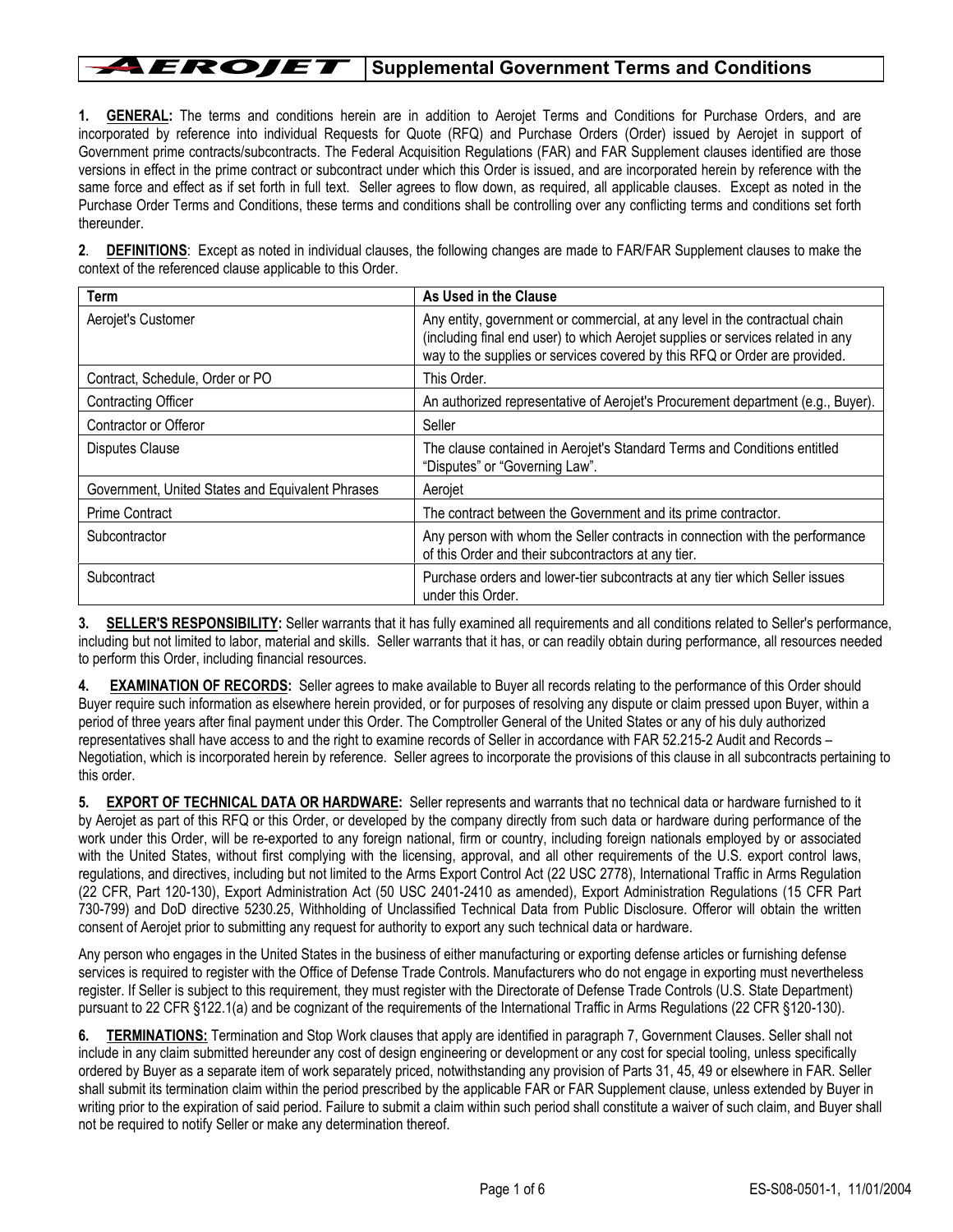## **7. GOVERNMENT CLAUSES:**

| <b>Clause No.</b> | <b>FAR Clause Title</b>                                                                                                                                                                                                      |
|-------------------|------------------------------------------------------------------------------------------------------------------------------------------------------------------------------------------------------------------------------|
| 52.203-3          | <b>Gratuities</b>                                                                                                                                                                                                            |
| 52.203-5          | <b>Covenant Against Contingent Fees</b>                                                                                                                                                                                      |
| 52.203-6          | <b>Restrictions On Subcontractor Sales To The Government</b>                                                                                                                                                                 |
|                   | Applicable to Orders exceeding \$100,000.                                                                                                                                                                                    |
| 52.203-7          | <b>Anti-Kickback Procedures</b>                                                                                                                                                                                              |
|                   | Applicable to Orders exceeding \$100,000. Paragraph (c)(1) does not apply. Paragraph (c)(4) is revised by deleting                                                                                                           |
|                   | "The Contracting Officer may" and inserting "To the extent the Contracting Officer has effected an offset at the prime                                                                                                       |
|                   | contract level or has directed Aerojet to withhold any sum from the Seller, Aerojet may"                                                                                                                                     |
| 52.203-10         | Price Or Fee Adjustment For Illegal Or Improper Activity                                                                                                                                                                     |
|                   | "Government" means "Government" and "Contracting Officer" means "Contracting Officer". Paragraph (e) is added:                                                                                                               |
|                   | "(e) To the extent the Government has reduced Aerojet's price or fee in accordance with paragraph (c) of this clause for<br>violations of the Act by Seller, Aerojet may reduce the price or fee of this Order accordingly." |
| 52.203-11         | Certification and Disclosure Regarding Payments to Influence Certain Federal Transactions                                                                                                                                    |
| 52.203-12         | Limitation On Payments To Influence Certain Federal Transactions                                                                                                                                                             |
|                   | Applicable only to Orders exceeding \$100,000.                                                                                                                                                                               |
| 52.204-2          | <b>Security Requirements</b>                                                                                                                                                                                                 |
|                   | Applicable to Orders involving access to classified information. "Government" in paragraph (c) means "Government".                                                                                                           |
|                   | References to the "Changes" clause are excluded.                                                                                                                                                                             |
| $52.211 - 5$      | <b>Material Requirements</b>                                                                                                                                                                                                 |
| 52.211-14         | Notice of Priority Rating for National Defense Use                                                                                                                                                                           |
|                   | Applicable if a DPAS Rating is identified in the Request for Quote.                                                                                                                                                          |
| 52.211-15         | <b>Defense Priority and Allocation Requirements</b>                                                                                                                                                                          |
|                   | Applicable if a DPAS Rating is identified in the Order.                                                                                                                                                                      |
| 52.215-2          | <b>Audit And Records-Negotiation</b>                                                                                                                                                                                         |
|                   | Applicable to Orders exceeding \$100,000 that are (1) cost-reimbursement, time-and-material, labor hour, price re-                                                                                                           |
|                   | determinable, (2) cost or pricing data is required, or (3) cost, funding or performance reports are required. "Contracting                                                                                                   |
|                   | Officer" in paragraphs (b), (c) and (e) means "Contracting Officer".                                                                                                                                                         |
| 52.215-10         | Price Reduction For Defective Cost Or Pricing Data<br>Applicable to Orders or modifications to Orders involving a pricing adjustment expected to exceed \$550,000 that require                                               |
|                   | submittal of cost or pricing data.                                                                                                                                                                                           |
| 52.215-11         | Price Reduction For Defective Cost Or Pricing Data (Modifications)                                                                                                                                                           |
|                   | Applicable to Orders or modifications to Orders involving a pricing adjustment expected to exceed \$550,000 that require                                                                                                     |
|                   | submittal of cost or pricing data.                                                                                                                                                                                           |
| 52.215-12         | <b>Subcontractor Cost or Pricing Data</b>                                                                                                                                                                                    |
|                   | Applicable to Orders or modifications to Orders involving a pricing adjustment expected to exceed \$550,000.                                                                                                                 |
| 52.215-13         | <b>Subcontractor Cost or Pricing Data-Modifications</b>                                                                                                                                                                      |
|                   | Applicable to Orders or modifications to Orders involving a pricing adjustment expected to exceed \$550,000.                                                                                                                 |
| 52.215-14         | <b>Integrity Of Unit Prices</b>                                                                                                                                                                                              |
|                   | Applicable to Orders exceeding \$100,000. Paragraph (b) does not apply.                                                                                                                                                      |
| 52.215-15         | <b>Pension Adjustments And Asset Reversions</b>                                                                                                                                                                              |
|                   | Applicable to Orders that require submittal of cost or pricing data, or for which any pre-award or post-award cost<br>determination will be subject to FAR Part 31.                                                          |
| 52.215-16         | <b>Facilities Capital Cost Of Money</b>                                                                                                                                                                                      |
|                   | Facilities capital cost of money will be an allowable cost under the contemplated Order, if the criteria in FAR 31.205-10(b)                                                                                                 |
|                   | are met. The Offeror must propose facilities capital cost of money in its offer. If the Offeror does not propose this cost, the                                                                                              |
|                   | resulting Order includes FAR 52.215-17, in lieu of this clause.                                                                                                                                                              |
| 52.215-17         | <b>Waiver Of Facilities Capital Cost Of Money</b>                                                                                                                                                                            |
| 52.215-18         | Reversion Of Adjustment Of Plans For Postretirement Benefits (PRB) Other Than Pensions                                                                                                                                       |
|                   | Applicable to Orders that require submittal of cost or pricing data, or for which any pre-award or post-award cost                                                                                                           |
|                   | determination will be subject to FAR Part 31.                                                                                                                                                                                |
| 52.215-19         | <b>Notification Of Ownership Changes</b>                                                                                                                                                                                     |
|                   | Applicable to Orders that require submittal of cost or pricing data, or for which any pre-award or post-award cost                                                                                                           |
|                   | determination will be subject to FAR Part 31.                                                                                                                                                                                |
| 52.216-7          | <b>Allowable Cost and Payment</b>                                                                                                                                                                                            |
|                   | Applicable to Cost Type Orders.                                                                                                                                                                                              |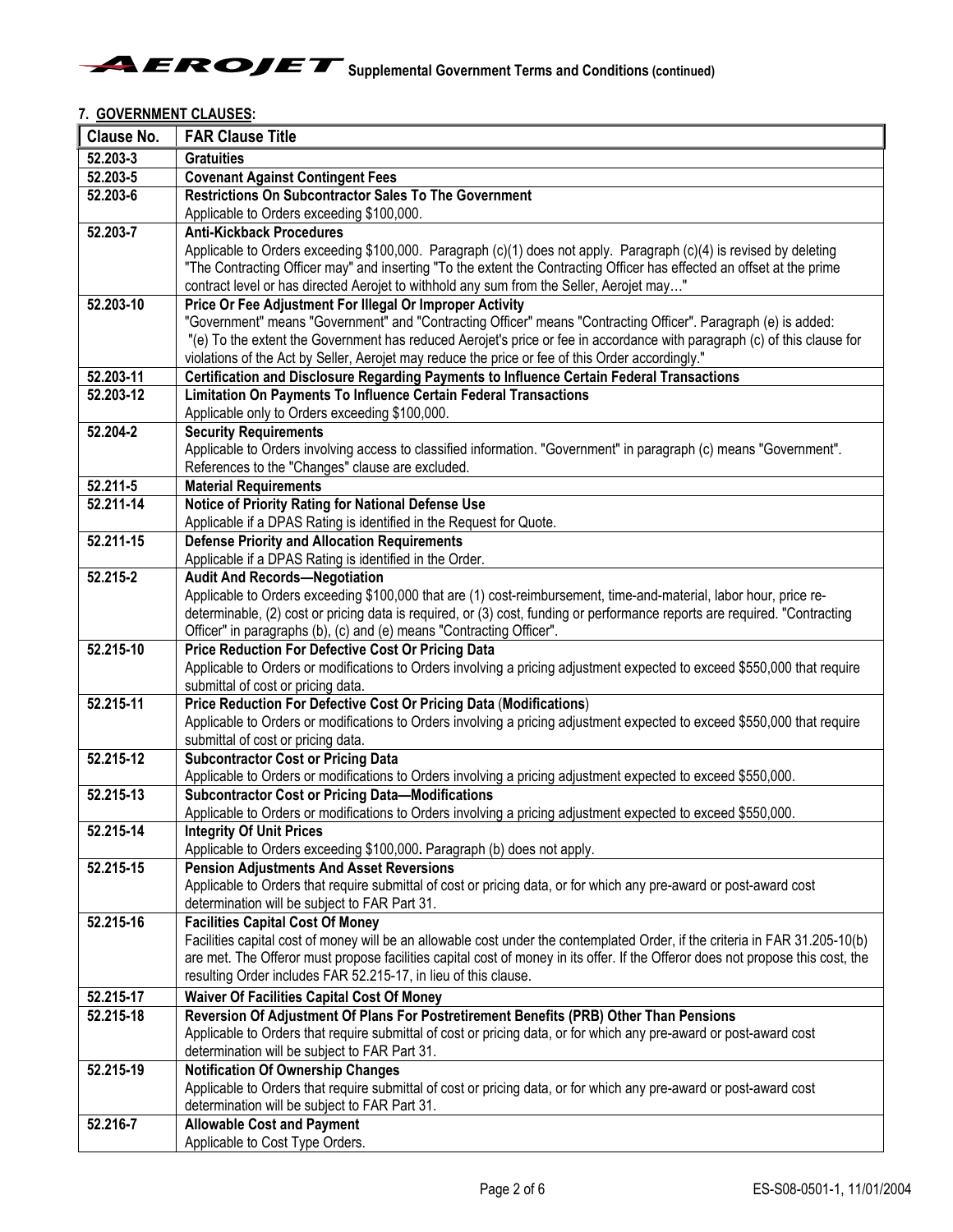| 52.219-8              | <b>Utilization Of Small Business Concerns</b>                                                                                 |
|-----------------------|-------------------------------------------------------------------------------------------------------------------------------|
| 52.219-9              | <b>Small Business Subcontracting Plan</b>                                                                                     |
|                       | Applicable to Orders exceeding \$500,000 and Seller is not a small business, or otherwise exempt.                             |
| 52.222-1              | <b>Notice To The Government Of Labor Disputes</b>                                                                             |
| 52.222-4              | <b>Contract Work Hours and Safety Standards Act-Overtime Compensation</b>                                                     |
|                       | Applicable to Orders exceeding \$100,000. "Contracting Officer" means "Contracting Officer' in paragraph 2. Aerojet may       |
|                       | withhold or recover from Seller any sums that Aerojet's customer withholds or recovers from Aerojet due to a violation of a   |
|                       | provision of this clause by Seller or Seller's subcontractors.                                                                |
| 52.222-20             | <b>Walsh Healy Public Contracts Act</b>                                                                                       |
|                       | Applicable to Orders involving manufacture or furnishing of materials, supplies, articles or equipment in an amount that      |
|                       | exceeds \$10,000.                                                                                                             |
| 52.222-21             | <b>Prohibition Of Segregated Facilities</b>                                                                                   |
| 52.222-22             | <b>Previous Contracts and Compliance Reports</b>                                                                              |
| 52.222-26             | <b>Equal Opportunity</b>                                                                                                      |
|                       | Paragraphs (b)(1) through (b)(11) only are included in this Order.                                                            |
| 52.222-35             | Equal Opportunity For Special Disabled Veterans, Veterans Of The Vietnam Era, And Other Eligible Veterans                     |
|                       | Applicable to Orders \$25,000 or more                                                                                         |
| 52.222-36             | <b>Affirmative Action For Workers With Disabilities</b>                                                                       |
|                       | Applicable to Orders exceeding \$10,000. Paragraph (b)(2) delete "provided by or through the Contracting Officer" and         |
|                       | insert "provided upon request by the Contracting Officer through the Aerojet purchasing representative".                      |
| 52.222-37             | Employment Reports On Special Disabled Veterans, Veterans Of The Vietnam Era, And Other Eligible Veterans                     |
|                       | Applicable to Orders \$25,000 or more.                                                                                        |
| 52.222-41<br>52.223-3 | Service Contract Act Of 1965, As Amended                                                                                      |
| 52.223-5              | Hazardous Material Identification and Material Safety Data<br>Pollution Prevention and Right-to-Know Information              |
| 52.223-6              | Drug-Free Workplace                                                                                                           |
| 52.223-7              | <b>Notice of Radioactive Materials</b>                                                                                        |
| 52.223-11             | <b>Ozone-Depleting Substances</b>                                                                                             |
| 52.223-13             | <b>Certification of Toxic Chemical Release Reporting</b>                                                                      |
| 52.223-14             | <b>Toxic Chemical Release Reporting</b>                                                                                       |
|                       | Applicable to Orders exceeding \$100,000, if supplier facilities are located in US) Paragraph (e) does not apply.             |
| 52.225-1              | <b>Buy American Act - Supplies</b>                                                                                            |
|                       | Applicable to Orders that require Seller to provide items that will be end products supplied under the prime contract.        |
| 52.225-3              | Buy American Act-- Free Trade Agreements--Israeli Trade Act                                                                   |
|                       | Applicable to Orders that require Seller to provide items that will be end products supplied under the prime contract.        |
| 52.225-5              | <b>Trade Agreements</b>                                                                                                       |
| 52.225-8              | <b>Duty-Free Entry</b>                                                                                                        |
|                       | Applicable to Orders for supplies identified in the Order as accorded "duty-free entry", or other foreign supplies in excess  |
|                       | of \$10,000, to be imported into the customs territory of the United States. In paragraph (b)(1), "20 days" is changed to "30 |
|                       | days". In paragraph (b)(2), "10 days" is changed to "20 days". "Government" means "Government" and "Contracting               |
|                       | Officer" means "Contracting Officer" in paragraph (e).                                                                        |
| 52.225-13             | <b>Restrictions On Certain Foreign Purchases</b>                                                                              |
| 52.225-14             | Inconsistency Between English Version And Translation Of Contract                                                             |
| 52.225-15             | <b>Sanctioned European Union Country End Products</b>                                                                         |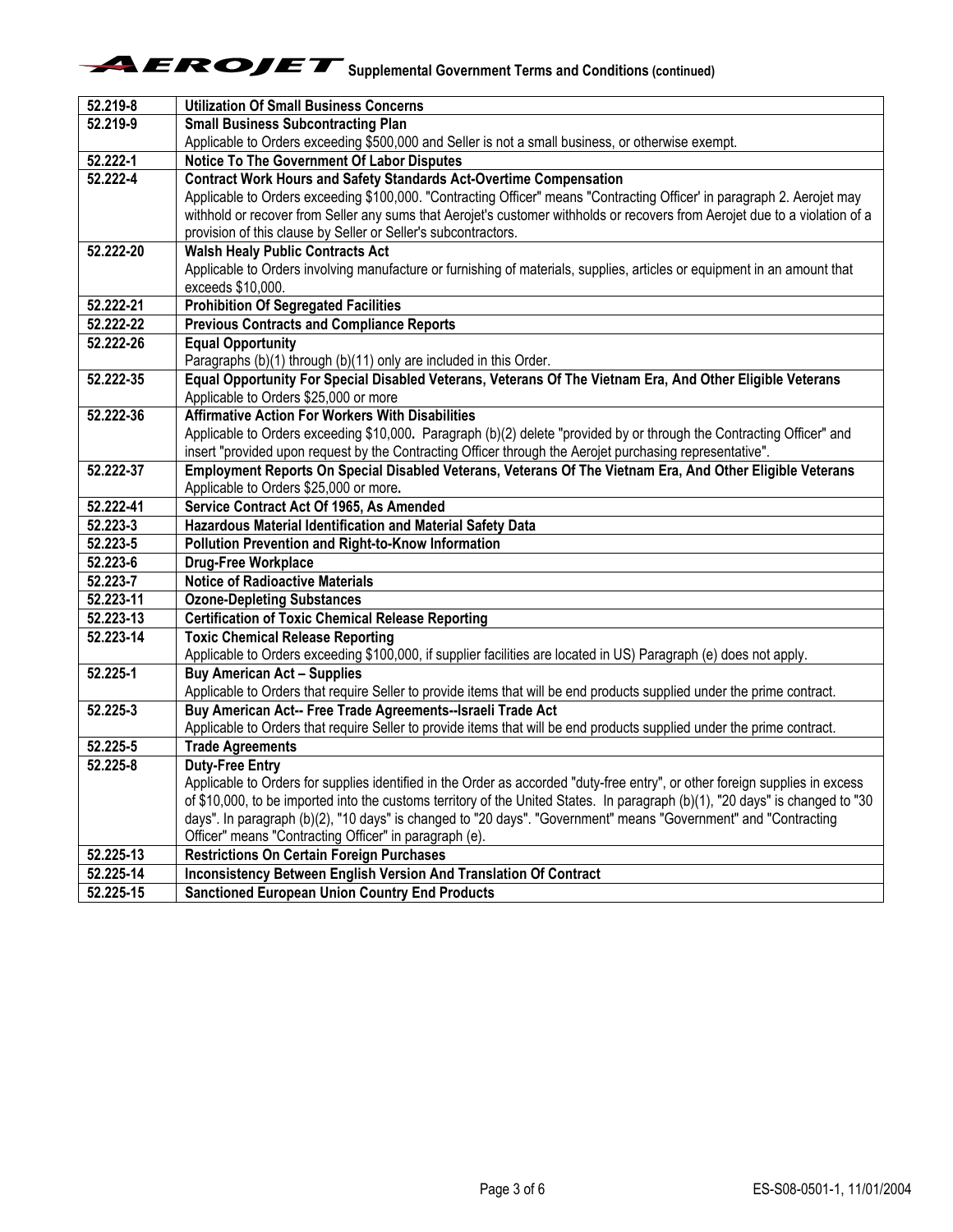## **EROJET** Supplemental Government Terms and Conditions (continued)

| 52.227-1  | <b>Authorization And Consent</b>                                                                                             |
|-----------|------------------------------------------------------------------------------------------------------------------------------|
|           | This clause is revised to read as follows, and the term "Government" means "Government".                                     |
|           | (a) The Government authorizes and consents to all use and manufacture, in performing this Order or any subcontract at        |
|           | any tier, of any invention described in and covered by a United States patent (1) embodied in the structure or               |
|           | composition of any article the delivery of which is accepted by the Government and/or Aerojet under this Order or (2)        |
|           | used in machinery, tools, or methods whose use necessarily results from compliance by the Seller or a subcontractor          |
|           |                                                                                                                              |
|           | with (i) specifications or written provisions forming a part of this Order or (ii) specific written instructions given by    |
|           | Aerojet directing the manner of performance. The entire liability to the Government and or Aerojet for infringement of       |
|           | a patent of the United States shall be determined solely by the provisions of the indemnity clause, if any, included in      |
|           | this Order or any subcontract hereunder (including any lower-tier subcontract), and the Government assumes liability         |
|           | for all other infringement to the extent of the authorization and consent herein above granted.                              |
|           | (b) Seller agrees to include, and require inclusion of, this clause, suitably modified to identify the parties, in all       |
|           | subcontracts at any tier for supplies or services (including construction, architect-engineer services, and materials,       |
|           | supplies, models, samples, and design or testing services expected to exceed the simplified acquisition threshold);          |
|           | however, omission of this clause from any subcontract, including those at or below the simplified acquisition                |
|           | threshold, does not affect this authorization and consent.                                                                   |
| 52.227-2  | Notice And Assistance Regarding Patent And Copyright Infringement                                                            |
|           | Applicable to Orders exceeding \$100,000.                                                                                    |
| 52.227-3  | <b>Patent Indemnity</b>                                                                                                      |
|           | "Government" means "Government and Aerojet".                                                                                 |
| 52.227-9  | <b>Refund Of Royalties</b>                                                                                                   |
|           | Applicable to Orders that include royalties of \$250 or more in the Order price.                                             |
| 52.227-10 | Filing Of Patent Applications-Classified Subject Matter                                                                      |
|           | Applicable to Orders involving access to classified information.                                                             |
| 52.227-11 | Patent Rights - Retention By The Contractor (Short Form)                                                                     |
|           | Applicable to Orders to small business firms or nonprofit organizations for the performance of experimental,                 |
|           | developmental or research work. "Contracting Officer" means "Contracting Officer". "Government" means "Government".          |
| 52.227-12 | Patent Rights - Retention By The Contractor (Long Form)                                                                      |
|           | Applicable to Orders to other than small business firms or nonprofit organizations for the performance of experimental,      |
|           | developmental or research work. "Contracting Officer" means "Contracting Officer". "Government" means "Government".          |
| 52.227-14 | Rights in Data - General                                                                                                     |
|           | In paragraph (b) Allocation of Rights, "Government" means "Government" and "Contractor" changes to "Seller" rather than      |
|           | "Aerojet". "Contracting Officer" means "Contracting Officer" in the first sentence of paragraph (c)(1) and in paragraph (e). |
| 52.228-5  | <b>Insurance-Work On A Government Installation</b>                                                                           |
|           | Applicable to Orders that require work on Government installations. "Government" means "Government".                         |
| 52.229-3  | <b>Federal, State And Local Taxes</b>                                                                                        |
| 52.229-4  | Federal, State And Local Taxes (State and Local Adjustments)                                                                 |
| 52.232-17 | <b>Interest</b>                                                                                                              |
| 52.234-1  | FAR Industrial Resources Developed Under Defense Production Act Title III.                                                   |
|           | "Government" means "Government".                                                                                             |
| 52.242-3  | Penalties For Unallowable Costs (Does not apply to FFP Orders)                                                               |
| 52.242-13 | <b>Bankruptcy</b>                                                                                                            |
| 52.242-15 | <b>Stop Work Order</b>                                                                                                       |
|           | "90 days" in paragraph (a) is changed to "120 days", and "30 days" in paragraph (b)(2) is changed to "15" days".             |
| 52.242-17 | <b>Government Delay of Work</b>                                                                                              |
| 52.244-6  | <b>Subcontracts For Commercial Items</b>                                                                                     |
| 52.245-2  | <b>Government Property (Fixed-Price Contracts)</b>                                                                           |
| 52.245-5  | Government Property (Cost-Reimbursement, Time-and-Material, Or Labor-Hour Contracts)                                         |
|           | If this Order is Time-and-Material, Labor-Hour, or Cost Reimbursement, "Contracting Officer" means "Contracting Officer"     |
|           | and "Government" means "Government".                                                                                         |
| 52.246-2  | <b>Inspection Of Supplies- Fixed Price</b>                                                                                   |
|           | "Government" means "Government and/or Aerojet".                                                                              |
| 52.246-3  | <b>Inspection Of Supplies- Cost-Reimbursement</b>                                                                            |
|           | "Government" means "Government and/or Aerojet".                                                                              |
| 52.246-4  | <b>Inspection Of Services- Fixed Price</b>                                                                                   |
| 52.246-5  | "Government" means "Government and/or Aerojet".<br><b>Inspection Of Services- Cost-Reimbursement</b>                         |
|           | "Government" means "Government and/or Aerojet".                                                                              |
|           |                                                                                                                              |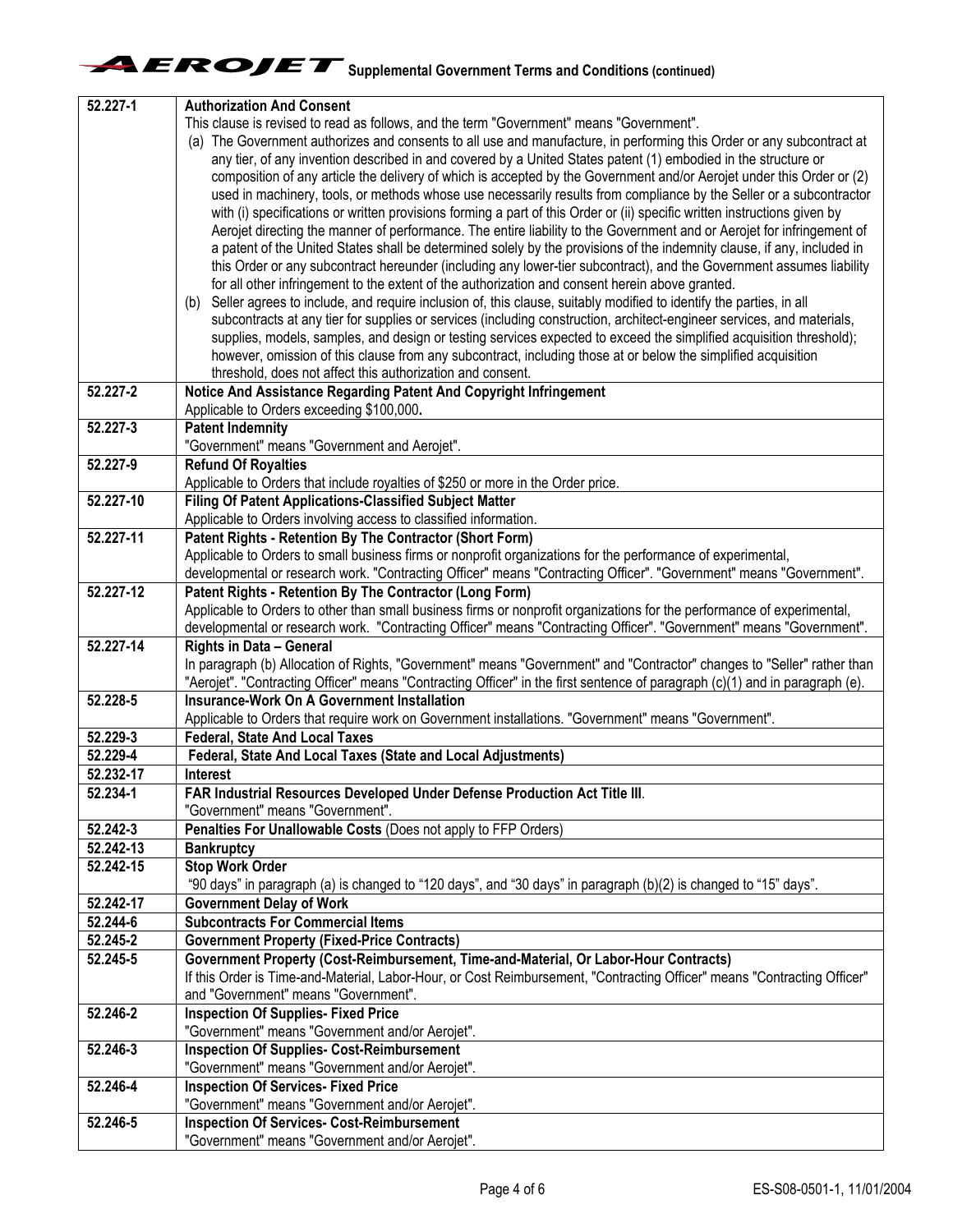| 52.246-6          | Inspection Of Services- Time-And-Material And Labor-Hour                                                                                                                                  |
|-------------------|-------------------------------------------------------------------------------------------------------------------------------------------------------------------------------------------|
|                   | "Government" means "Government and/or Aerojet".                                                                                                                                           |
| 52.246-7          | <b>Inspection Of Research And Development - Fixed-Price</b>                                                                                                                               |
|                   | "Government" means "Government and/or Aerojet".                                                                                                                                           |
| 52.246-8          | <b>Inspection Of Research And Development - Cost-Reimbursement</b>                                                                                                                        |
|                   | "Government" means "Government and/or Aerojet".                                                                                                                                           |
| 52.246-9          | Inspection of Research and Development (Short Form)                                                                                                                                       |
| 52.246-16         | <b>Responsibility For Supplies</b>                                                                                                                                                        |
| 52.246-23         | <b>Limitation Of Liability</b>                                                                                                                                                            |
|                   | Applicable to Orders requiring Seller to provide supplies. The term "acceptance" means acceptance of the supplies by the<br>Government.                                                   |
| 52.246-24         | <b>Limitation Of Liability - High Value Items</b>                                                                                                                                         |
| 52.246-25         | <b>Limitation Of Liability-Services</b>                                                                                                                                                   |
|                   | Applicable to Orders requiring Seller to provide services. "Government" means "Government and/or Aerojet".                                                                                |
| 52.247-63         | Preference For U.S. - Flag Air Carriers                                                                                                                                                   |
|                   | Applicable to Orders involving international air transportation.                                                                                                                          |
| 52.247-64         | Preference For Privately Owned U.S. - Flag Commercial Vessels                                                                                                                             |
| 52.249-1          | Termination For Convenience Of The Government (Fixed-Price) (Short Form)                                                                                                                  |
| 52.249-2          | <b>Termination For Convenience Of The Government (Fixed-Price)</b>                                                                                                                        |
|                   | The date specified in paragraph (c) is revised from "120 days' to "60 days", in paragraph (e) is revised from "1 year" to                                                                 |
|                   | "6 months", and in paragraph (I) is revised from "90 days" to "45 days".                                                                                                                  |
| 52.249-6          | <b>Termination (Cost-Reimbursement)</b>                                                                                                                                                   |
| 52.249-8          | <b>Termination (Default Fixed-Price Supply And Service)</b>                                                                                                                               |
| 52.249-9          | <b>Default (Fixed-Price Research and Development)</b>                                                                                                                                     |
| <b>Clause No.</b> | Department of Defense FAR Supplement Clause Title                                                                                                                                         |
| 252.203-7001      | Prohibition On Persons Convicted Of Fraud Or Other Defense-Contract-Related Felonies                                                                                                      |
|                   | Applicable to Orders exceeding \$100,000. "Government" means "Government".                                                                                                                |
| 252.204-7000      | <b>Disclosure Of Information</b>                                                                                                                                                          |
| 252.208-7000      | Intent To Furnish Precious Metals As Government-Furnished Material                                                                                                                        |
| 252.209-7000      | In all RFQs and Orders for precious metals.<br>Acquisition From Subcontractors Subject To On-Site Inspection Under The Intermediate-Range Nuclear Forces                                  |
|                   | (INF) Treaty.                                                                                                                                                                             |
|                   | Applicable to Orders exceeding \$100,000.                                                                                                                                                 |
| 252.209-7001      | Disclosure of Ownership or Control by the Government of a Terrorist Country.                                                                                                              |
| 252.209-7002      | Disclosure of Ownership or Control by a Foreign Government.                                                                                                                               |
| 252.209-7004      | Subcontracting With Firms That Are Owned Or Controlled By The Government Of A Terrorist Country                                                                                           |
| 252.211-7000      | <b>Acquisition Streamlining</b>                                                                                                                                                           |
|                   | Applicable to Orders exceeding \$1,000,000. "Government" means "Government".                                                                                                              |
| 252.215-7000      | <b>Pricing Adjustments</b>                                                                                                                                                                |
| 252.219-7003      | Small, Small Disadvantaged and Women-Owned Small Business Subcontracting Plan (DoD Contracts)                                                                                             |
|                   | Applicable to Orders exceeding \$500,000 and Seller is not a small business, or otherwise exempt.                                                                                         |
| 252.223-7001      | <b>Hazard Warning Labels</b>                                                                                                                                                              |
| 252.223-7002      | <b>Safety Precautions For Ammunition And Explosives</b>                                                                                                                                   |
|                   | Applicable to Orders involving ammunitions and explosives.                                                                                                                                |
| 252.223-7003      | <b>Change In Place Of Performance-Ammunition And Explosives</b><br>Seller must identify in proposals the place of performance. Applicable to Orders involving ammunitions and explosives. |
| 252.223-7006      | Prohibition On Storage And Disposal Of Toxic And Hazardous Materials                                                                                                                      |
| 252.223-7007      | Safeguarding Sensitive Conventional Arms, Ammunition, and Explosives                                                                                                                      |
| 252.225-7001      | Buy American Act And Balance Of Payments Program                                                                                                                                          |
|                   | "Government" means "Government".                                                                                                                                                          |
| 252.225-7014      | <b>Preference For Domestic Specialty Metals</b>                                                                                                                                           |
| 252.225-7018      | Notice Of Prohibition Of Certain Contracts With Foreign Entities For The Conduct Of Ballistic Missile Defense                                                                             |
|                   | Research, Development, Test, And Evaluation                                                                                                                                               |
| 225.225-7021      | <b>Trade Agreements</b>                                                                                                                                                                   |
| 252.225-7022      | Restriction On Acquisition Of Polyacrylonitrile (PAN) Carbon Fiber                                                                                                                        |
| 252.225-7025      | <b>Restriction On Acquisition Of Forgings</b>                                                                                                                                             |
| 252.225-7030      | Restriction On Acquisition Of Carbon, Alloy, And Armor Steel Plate                                                                                                                        |